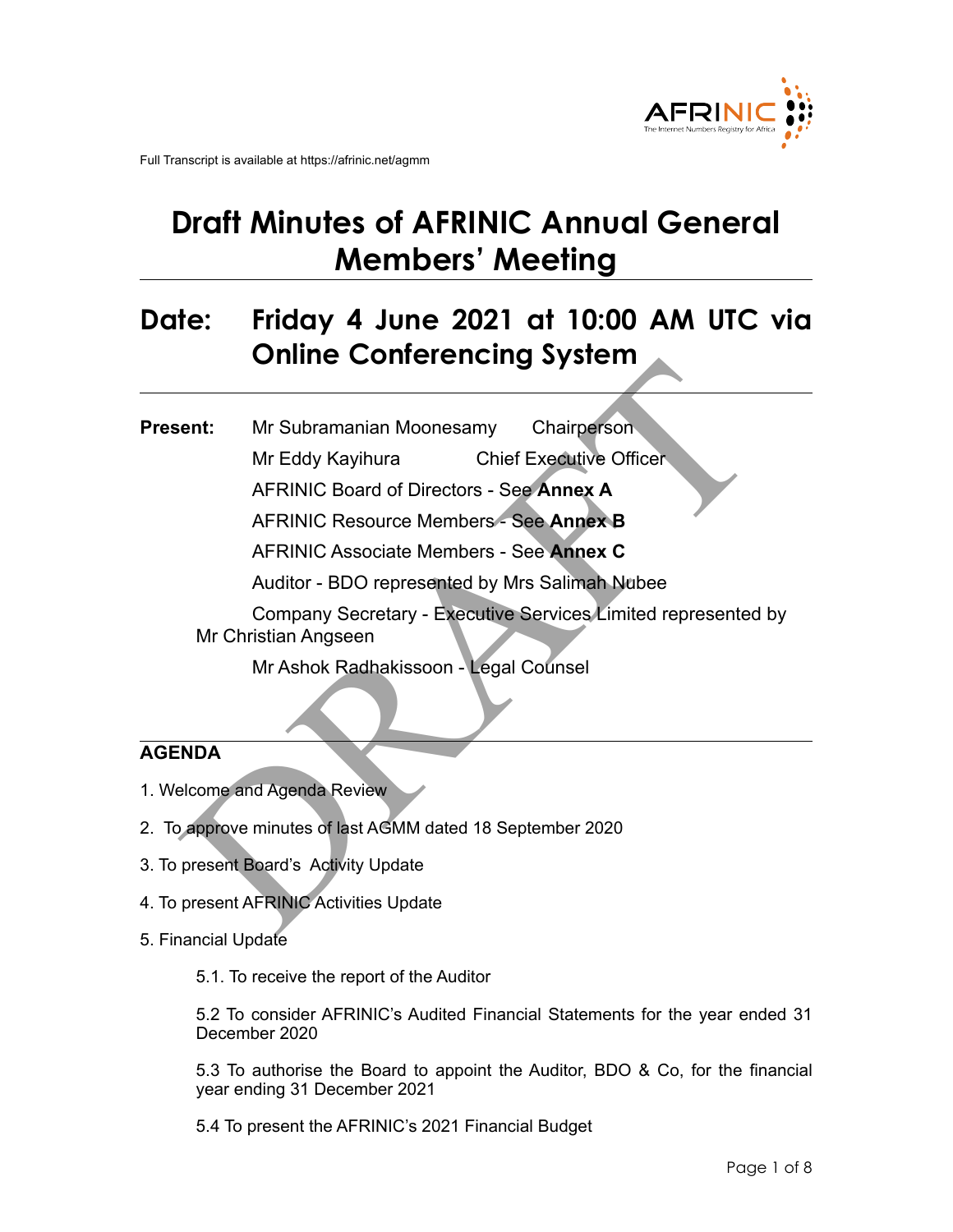- 6. To present the Nomination Committee 2021 Report
- 7. To present the Election Committee 2021 Report
- 8. To announce Election results
- 8.1 Board Seat No 5 to serve a three-years mandate

8.2 Elected candidate following Governance Committee election to serve a three-year term starting 01 January 2022 to 31 December 2024

9. Closing Remarks and end AGMM

#### **BUSINESS OF THE DAY**

#### **1. Welcome and Agenda Review**

The Chairperson, Mr Subramanian Moonesamy, welcomed all attendees and opened the AFRINIC Annual General Members Meeting at 10:00 UTC.

Quorum:

For the purposes of Article 12.10 of the Bylaws, a roll call was carried by the Legal Counsel and the quorum was determined as follows:

*Four (4) Directors elected to represent a region*:

oring Remarks and end AGMM<br>
INESS OF THE DAY<br>
Welcome and Agenda Review<br>
The Chairperson, Mr Subramanian Moonesamy, welcomed all attende<br>
opened the AFRINIC Annual General Members Meeting at 10:00 UTC.<br>
Quorum:<br>
For the pu Mr Subramanian Moonesamy – Indian Ocean Mr Abdalla Omari – Eastern Africa Dr Adewale Adedokun – Western Africa Prof Habib Youssef - Northern Africa Mr Vika Mpisane – Southern Africa

*One (1) Director elected on a non-regional:* 

Mr Oluwaseun Ojedeji- Non - Regional

*Five Resource Members:* 

Mark Elkins - Posix Systems Daniel Obeng-Ofori – catholic University of Ghana Ben Maddisson – Work Online Communications Nishal Goburdhan – PCH Nitish Sookun – La Sentinelle Ltd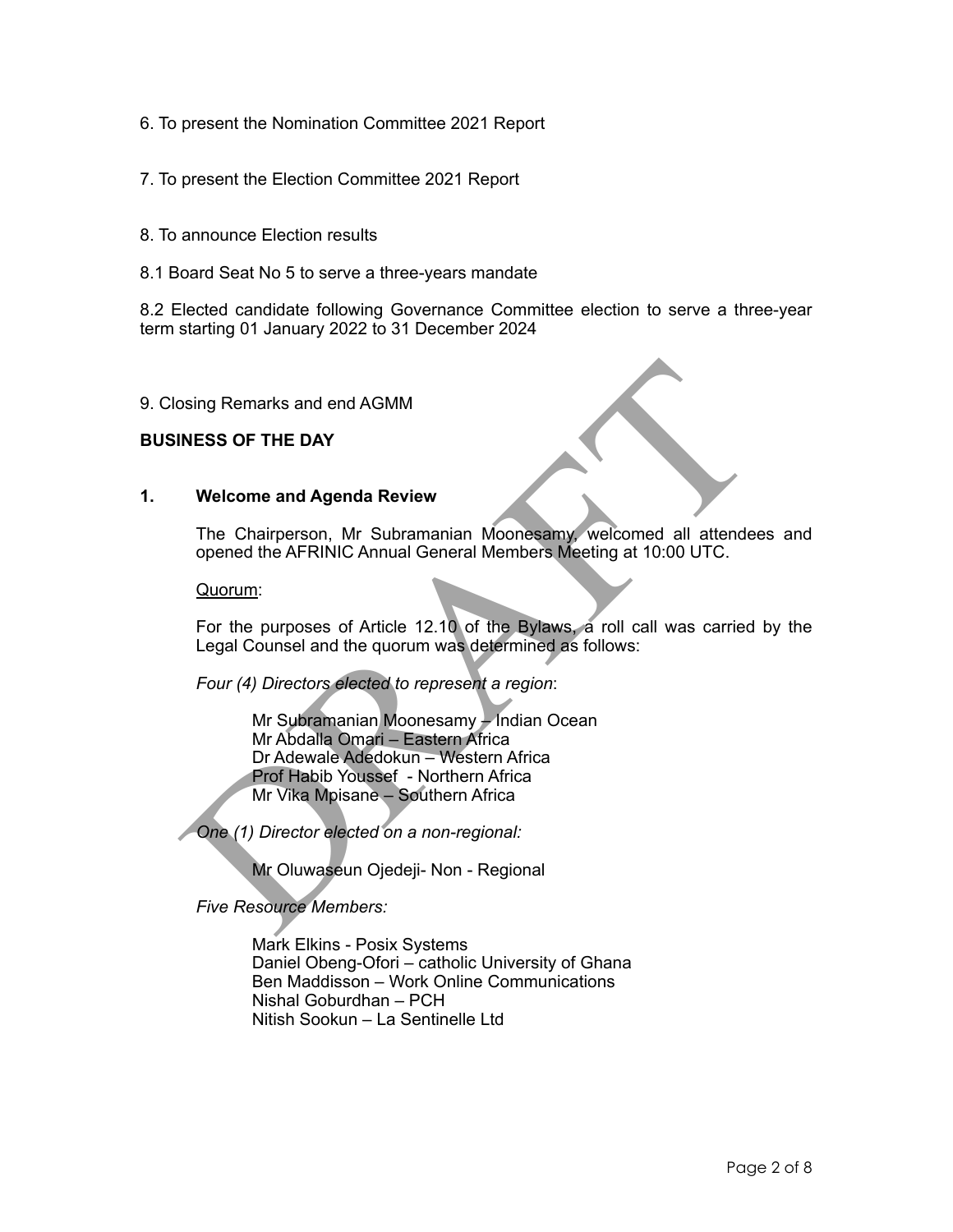#### **2. To approve minutes of last AGMM dated 18 September 2020**

 The Chairman invited a motion to adopt the minutes of the AGMM that took place virtually during the Africa Internet Summit 2020.

A motion was made by Prof Habib Youssef and seconded by Noah Maina

The minutes of the AGMM held virtually on 18 September 2020 were therefore approved as presented by the Secretariat.

The Chair also informed the members that the online election will close at 10:30 UTC and encourage all members to vote in the elections.

#### **3. To present Board's Activity Update**

The Chairperson made a presentation on the Board's activity for the year under review. The presentation is available at <https://afrinic.net/ast/pdf/agmm/2021/d2-agmm-2021.pdf>

#### **4. To present AFRINIC Activities Update**

present Board's Activity Update<br>
Chairperson made a presentation on the Board's activity for the year under<br>
content the activity of the search theorem is available at<br>
Chief Executive Officer Eddy Kayihura, made a present The Chief Executive Officer Eddy Kayihura,made a presentation on the AFRINIC Activities Update. The presentation is available at https://afrinic.net/ast/pdf/agmm/2021/d3-agmm-2021.pdf

#### **5. Financial Update**

#### **5.1. To receive the report of the Auditor**

The Chairperson of the Audit Committee, presented a report on the audited financial statements, an overview of the Audit Committee, and the financial positions of the company.

The report is available at https://afrinic.net/ast/pdf/agmm/2021/d4-agmm-2021.pdf

#### **5.2 To consider AFRINIC's Audited Financial Statements for the year ended 31 December 2020**

The Chairperson called for the adoption of the audited Financial Statements and audit report for the financial year ended 31 December 2020.

The motion was proposed by Haitham El Nakhal (NTI) and seconded by Nitish Sookun (La Sentinelle Ltd) without any objection.

The motion to adopt the audited Financial Statement for the year ended 31 December 2020 was passed accordingly.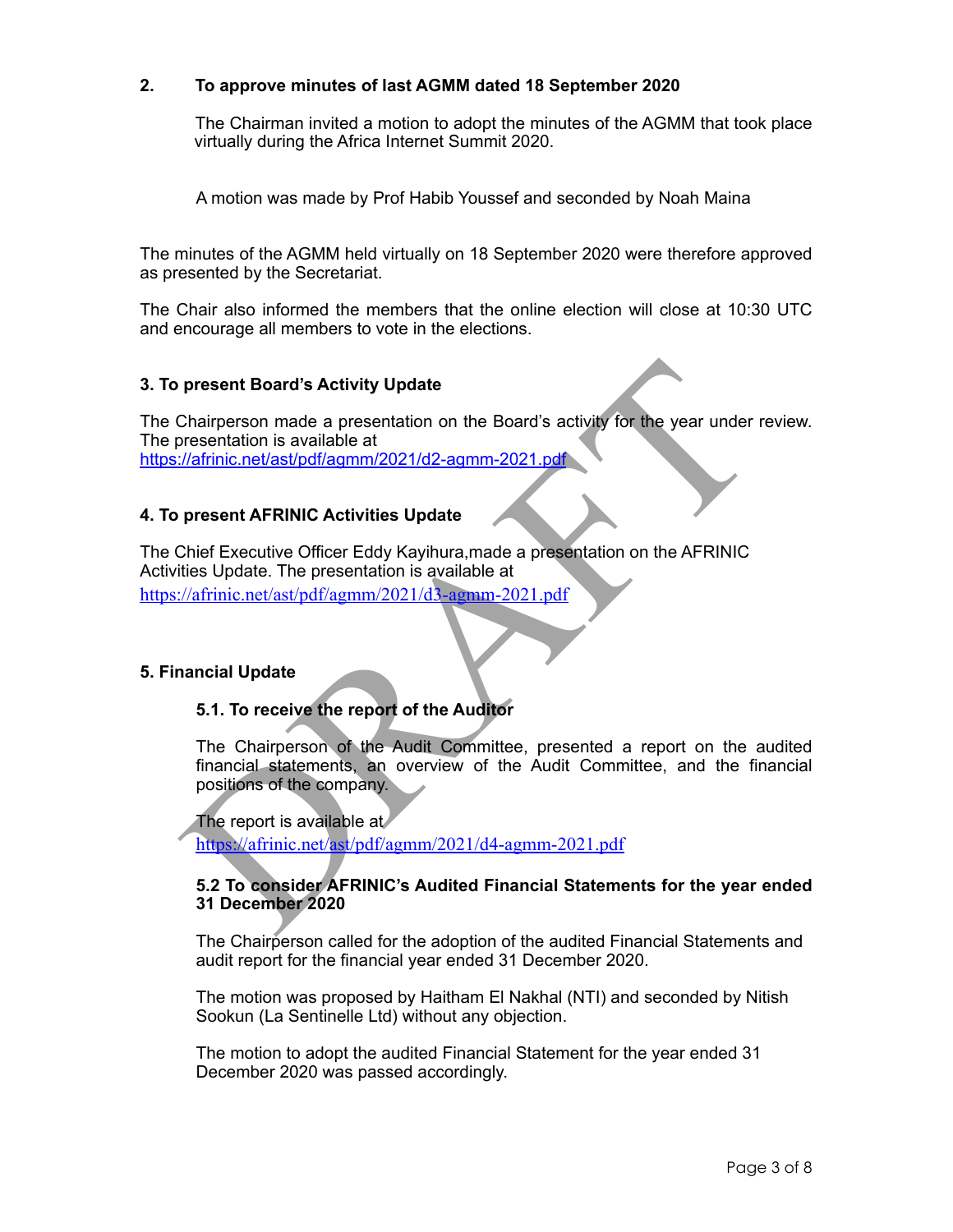#### **5.3 To authorise the Board to appoint the Auditor, BDO & Co, for the financial year ending 31 December 2021**

The Chairperson informed that there is a recommendation from the Board of Directors to re-appoint BDO as the external auditor for the financial year ending 31 December 2021.

Mark Elkins (Posix Systems) made a motion to that effect which was seconded by Riaan Maree (Wirulink Pty Ltd).

In the absence of any objection thereto, BDO was consequently appointed as the external auditor for the financial year ending 31 December 2021.

#### **5.4 To present the AFRINIC's 2021 Financial Budget**

The Chairperson of the Finance Committee presented the budget for the fi<br>year ending 31 December 2021. The presentation is available at<br>affinic.net/ast/pdf/agmm/2021/d6-agmm-2021.pdf<br>present the Nomination Committee 2021 R The Chairperson of the Finance Committee presented the budget for the financial year ending 31 December 2021. The presentation is available at  $\frac{https://}{https://}$  $\frac{https://}{https://}$  $\frac{https://}{https://}$ afrinic.net/ast/pdf/agmm/2021/d6-agmm-2021.pdf

#### **6. To present the Nomination Committee 2021 Report**

The Chairperson of the Nomination Committee made a presentation on the processes that were followed for the nominations of the 2021 elections.

<https://afrinic.net/ast/pdf/agmm/2021/d7-agmm-2021.pdf>

#### **7. To present the Election Committee 2021 Report**

The Vice-Chairperson of the Election Committee made a presentation of the steps and procedures followed for the purposes of the current 2021 virtual election in respect of the open Board seat and Governance Committee seat.

#### **8. To announce Election results**

The electronic e-voting platform was closed at 10:30 UTC in the presence of the following observers:

Jean-Robert Hountonomey Yaovi Atohoun Angela Dall'Ara

Thereafter, the Chairperson of the Nomination Committee announced the results as follows:

#### **8.1 Board Seat No 5 to serve a three-years mandate**

Mr Mark Elkins was elected for the Board Seat No 5

#### **8.2 Elected candidate following Governance Committee election to serve a threeyear term starting 01 January 2022 to 31 December 2024**

Mr Simon Msafiri Balthazar was elected for the Governance Committee seat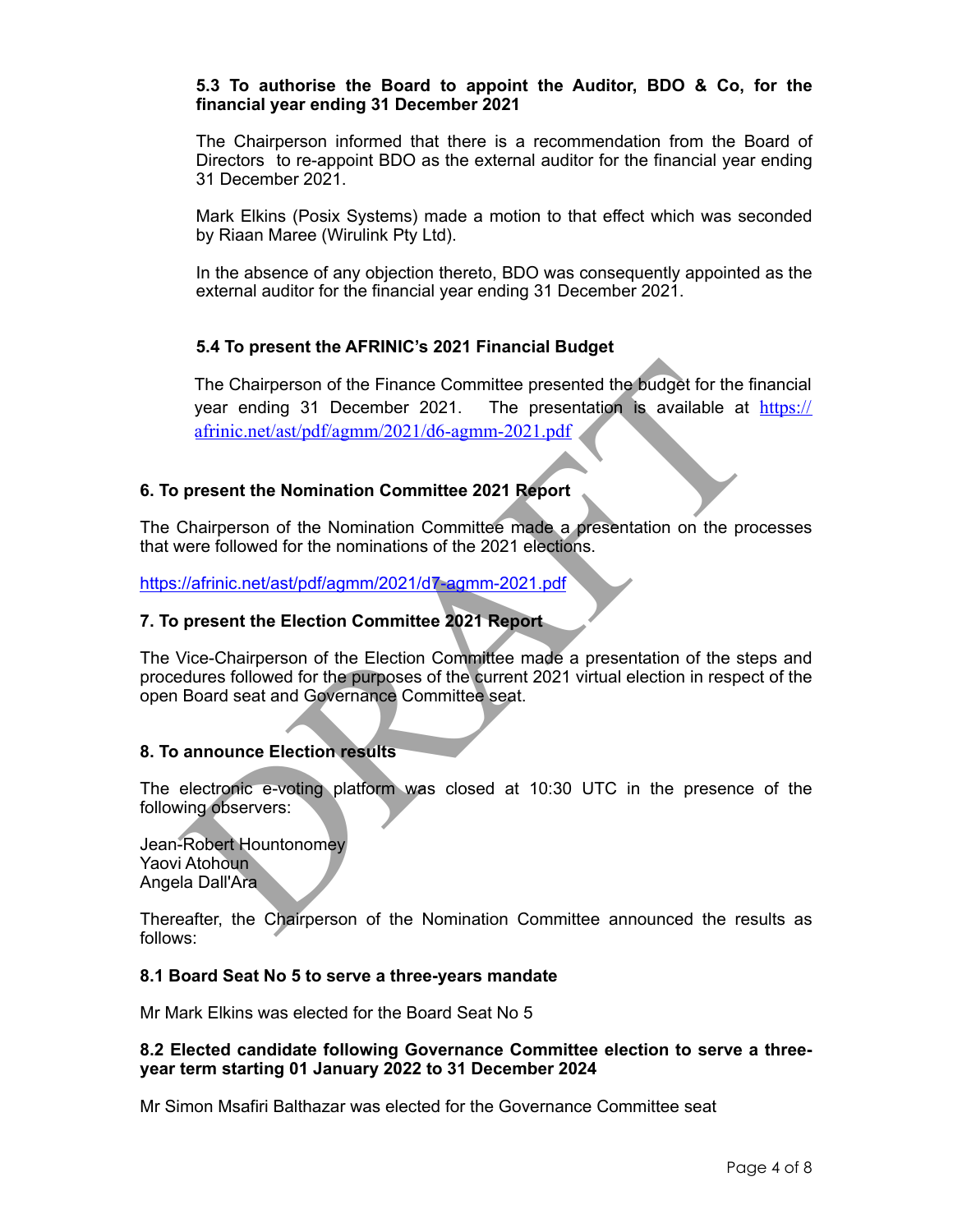#### **9. Closing Remarks and end AGMM**

The Chairman thanked all participants and invited a to close the proceedings of the AGMM at 11:22 UTC.

The motion to close the meeting was made by Prof Habib Youssef , and seconded by Haitham El Nakhal (NTI)

The meeting therefore ended at 11:22 UTC.

**ANNEX A** 

**Attendance List of Registered Members / Board Members** 

ANNEXA<br>
Attendance List of Registered Members / Board Members<br>
y Kayihura<br>
ramanian Moonesamy<br>
If Habib Youssef<br>
Idewale Adedokun<br>
W. Mpisane<br>
amin Eshun<br>
W. Mpisane<br>
amin Eshun<br>
Shok Radhakissoon - Legal Counsel<br>
shok Rad **Eddy Kayihura Subramanian Moonesamy Prof Habib Youssef Dr Adewale Adedokun**

**Oluwaseun S. Ojedeji Vika W. Mpisane Benjamin Eshun Abdalla Omari** 

**Me Ashok Radhakissoon - Legal Counsel**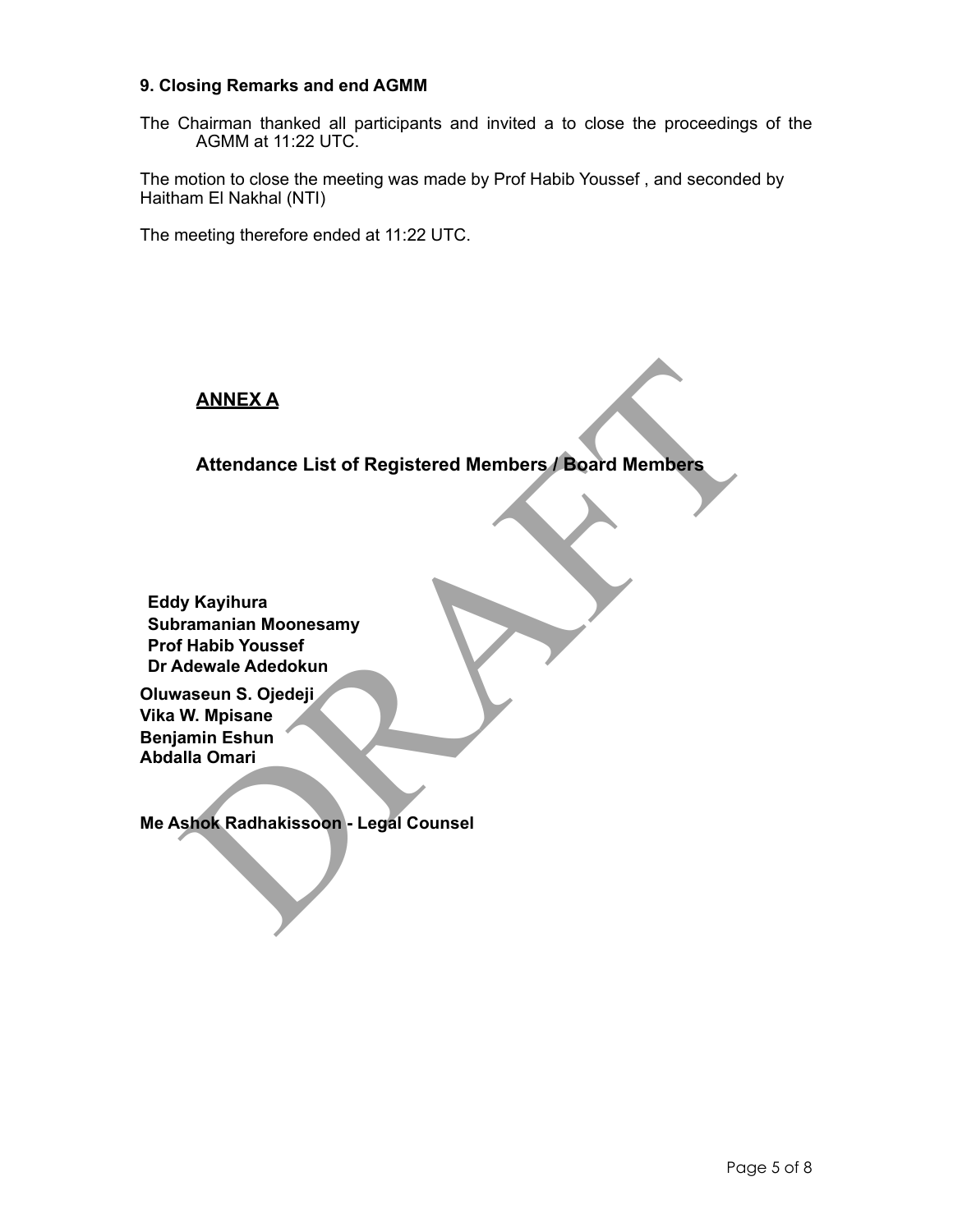## **ANNEX B**

#### **Attendance List of Resources Members**

| <b>Name of Participants</b>         | <b>Name of Organisations</b>                                                           |
|-------------------------------------|----------------------------------------------------------------------------------------|
| Alan Levin                          | Vanilla                                                                                |
| Alessandro Amirante                 | Meetecho                                                                               |
| Alice Lawrence                      | <b>Briech Industries Ltd</b>                                                           |
| Andre Van As                        | <b>Black Currant Consultant cc.</b>                                                    |
| Arbogast Fabian                     | Aga Khan University - TIHE                                                             |
| Arnaud A. A. Amelina                | RESEAU D'EDUCATION ET DE RECHERCHE DU TOGO -<br><b>TogoRER</b>                         |
| Ben Maddison                        | Workonline Communications(Pty) Ltd                                                     |
| Benjamin Dotto                      | Tanzania e-Government Agency                                                           |
| <b>Boubakar Barry</b>               | West and Central African Research Network                                              |
| <b>Bruno Lara</b>                   | <b>ITELNET</b>                                                                         |
| Daniel Obeng-Ofori                  | Catholic University of Ghana (Fiapre) (CUG)                                            |
| <b>David Venter</b>                 | DataKeepers (Pty) Ltd, DataKeepers Ltd                                                 |
| Dr Adewale Adedokun                 | IBRAHIM BADAMASI BABANGIDA UNIVERSITY- LAPAI,<br>Ahmadu Bello University Zaria Nigeria |
| Dr Paulos Nyirenda                  | NIC.MW                                                                                 |
| Emilar Gandhi                       | Facebook South Africa (Pty) Ltd                                                        |
| <b>Frank Habicht</b>                | TISPA - Tanzania Internet Service Providers Association,<br>SIMBANET (U) LIMITED       |
| <b>Fred Albrecht</b>                | Vodacom                                                                                |
| Haitham Zakaria El<br><b>Nakhal</b> | Ministry of Communications and Information Technology                                  |
| Heng Lu                             | Larus cloud service Limited, Cloud Innovation Ltd                                      |
| Hussein Akande                      | University of Ilorin                                                                   |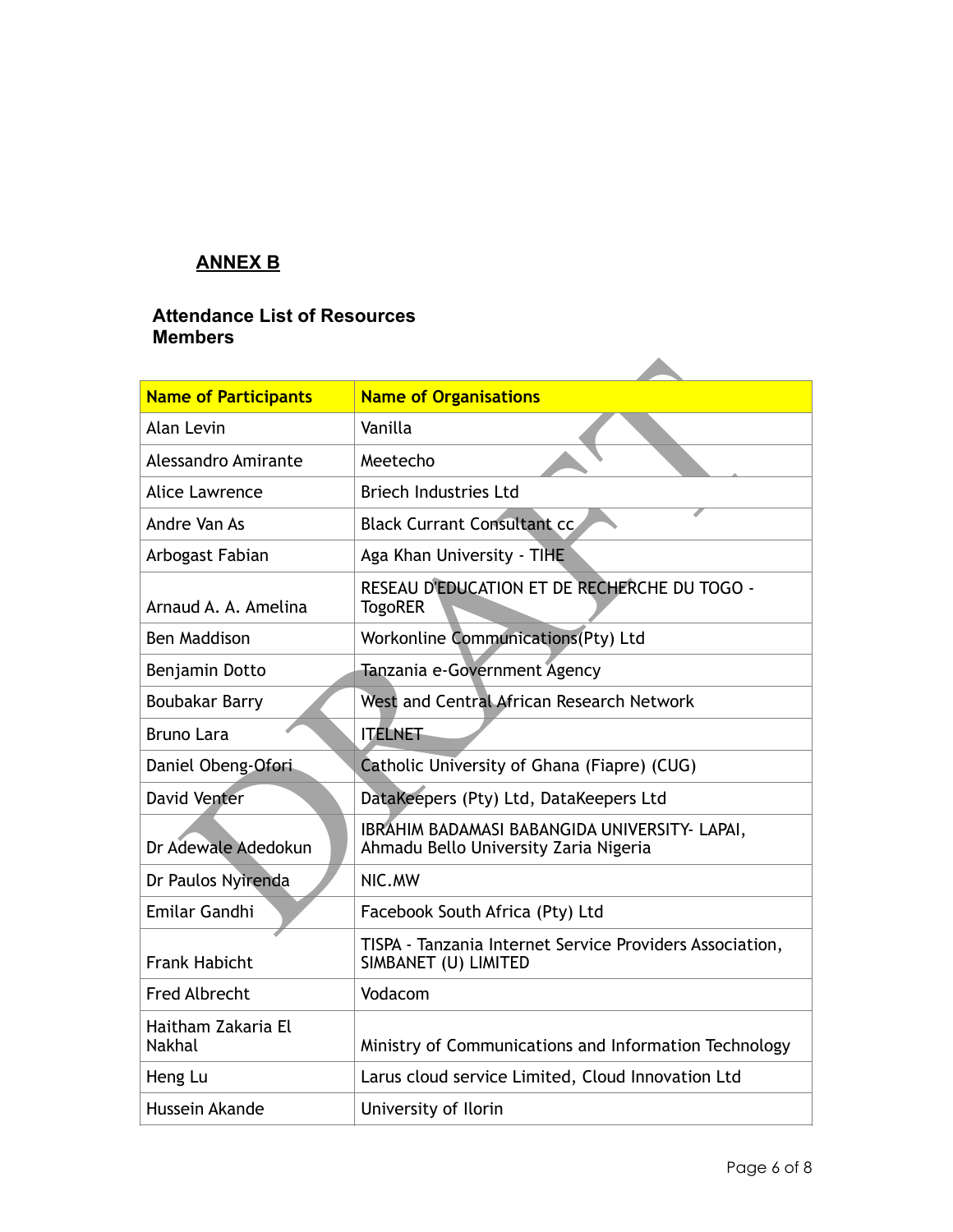| <b>Internet Services</b><br>Resourcing | <b>Emerging Markets Telecommunication Services (EMTS)</b><br>Limited                                                                                                            |
|----------------------------------------|---------------------------------------------------------------------------------------------------------------------------------------------------------------------------------|
| Jack Otieno                            | The International School of Kenya Limited                                                                                                                                       |
| Jaco Kroon                             | Ultimate Linux Solutions (Pty) Ltd                                                                                                                                              |
| Kazadi Lwapula                         | <b>BANQUE CENTRALE DU CONGO</b>                                                                                                                                                 |
| Kelvin Bwalya                          | Zambia Revenue Authority                                                                                                                                                        |
| Khoudia Gueye                          | Université Virtuelle du Senegal                                                                                                                                                 |
| Lucky Masilela                         | ZA CENTRAL REGISTRY NPC                                                                                                                                                         |
| Maina Mukhangu Noah                    | Power and Network, Backup Company Ltd, WIA Tanzania                                                                                                                             |
| Mainza Mwiinga                         | Copperbelt Energy Corporation Plc                                                                                                                                               |
| <b>Mark Elkins</b>                     | Mark Elkins (Associate Member Individual), Domain Name<br>Services, Posix Systems (Pty) Ltd, Post Newspapers Ltd,<br>ZA CENTRAL REGISTRY NPC, Zambia Internet Exchange<br>Point |
| Missidimbazi Luc                       | <b>ARPCE</b>                                                                                                                                                                    |
| Moholobela Moholobela                  | Econet Telecom Lesotho (PTY) LTD                                                                                                                                                |
| N Nkala                                | <b>Telecontract Pvt Ltd</b>                                                                                                                                                     |
| <b>Nancy Dotse</b>                     | <b>Ghana Dot Com Ltd</b>                                                                                                                                                        |
| Natabar Sahu                           | <b>Maas Computers and Networks Ltd</b>                                                                                                                                          |
| Nico Tshintu                           | Internet service provider association - DRC                                                                                                                                     |
| Nii Narku Quaynor                      | <b>Ghana Dot Com Ltd</b>                                                                                                                                                        |
| Nishal Goburdhan                       | ISPA SA, Mauritius Internet Exchange Point, Woodynet<br>Ltd, ZANOG, Zimbabwe Internet Exchange                                                                                  |
| Nitin Sookun                           | La Sentinelle Ltd                                                                                                                                                               |
| <b>Parton Chulu</b>                    | Copperbelt Energy Corporation Plc                                                                                                                                               |
| Paul Hjul                              | Crystal Web (Pty) Ltd                                                                                                                                                           |
| <b>Paul Wollner</b>                    | Africa on Cloud, Ifowuni (PTY) Ltd                                                                                                                                              |
| Peter Gitau                            | Telecommunication Sevice Providers Association of Kenya<br>- TESPOK                                                                                                             |
| Pharis Mwangi                          | Travelport Services (Kenya) Limited                                                                                                                                             |
| Ravelomanantsoa<br>Harinaina           | <b>iRENALA</b>                                                                                                                                                                  |
| <b>Riaan Maree</b>                     | Wirulink Pty Ltd                                                                                                                                                                |
| Salimah Nubee                          | BDO, representing external auditor                                                                                                                                              |
| Saul Stein                             | AVBOB Mutual Assurance Society, eNetworks cc                                                                                                                                    |
| Soji Adisa                             | University of Ibadan                                                                                                                                                            |